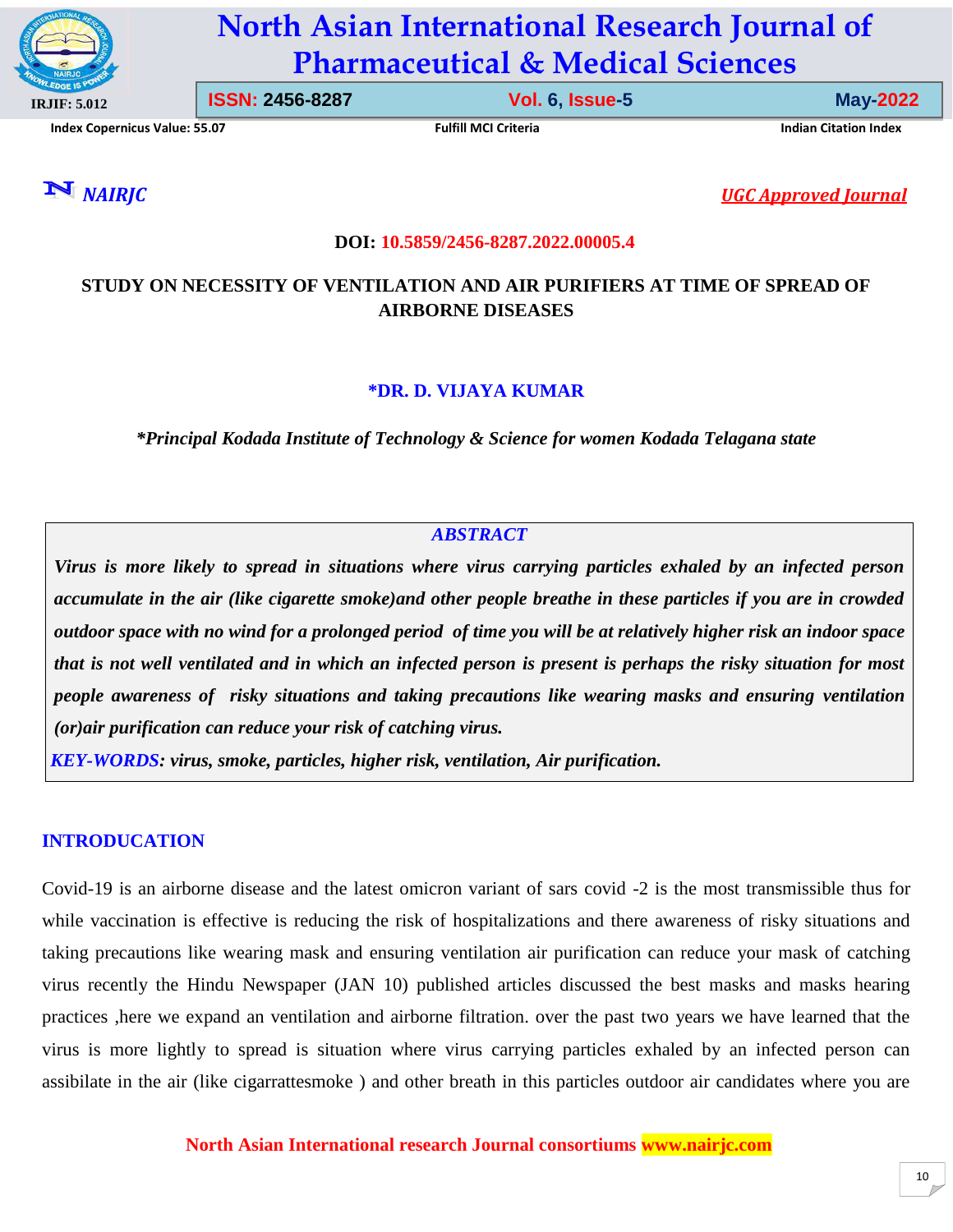not close to anywhere generally safe on the other hand if you are is a rounded outdoor space with no wind for prolonged period of time you will be at relatively higher risk an indoor space that is not well ventilated and is when an effected person is present perhaps riskiest situation most people that for think for instant of covid -19 positive patient being isolated in a room a not wearing a mask the first step to reduce your risk of catching covid into where a well-fitting high filtrate mask thus second step is to reduce the time you spend in such risky situations the next steps ventilations and air purification

#### **ROLE OF VENTILATION**

ventilation is the act replacing stale room air with fresh outdoor air as more people (or) live in an apartment as office ,our additives warm up the space and our exhaled carbon dioxide (CO2) can build up ,leading to undesirable effects like drowsiness and impaired cognitive function fresh outside air can have significantly lower CO2 and could be cooler than indoor room air and so let thing in fresh air lower indoor CO2 lends and cool the indoor space if source in an indoor space is contagions they emit virus carrying particles when the breath (or) talk (or) shout (or) shout (or)sing uninfected people same space can then breath in these viral particles and get infected so the simplest solution natural ventilation is to open window (or keep a shop door open )

To the outdoors exchanging the virus –laden indoor our for fresh outdoor air natural ventilation may not always be enough as it can depend on window conditions the positioning the size of window and other factors ventilation can be increased (or)pedestal fans that bring outside air in from are window (or) door way with indoor air being naturally pushed out of another open window however in hotter weather we may not want hot outdoor air entering cooled indoor residences and workplaces further with increasing air pollution in most Indians cities unfiltered ventilation things in constructions dust and traffic pollution which are also bad for our health in such situations air purifiers

#### **AIR PURIFIERS**

Air purifiers can remove our home particles (whether dust (or) smoked exhaled virus-carrying particles (or) other bacteria)and thus limit indoor transmissions of COVID-19 other respiratory illnesses like the flu , colds, and diseases like tuberculosis' also transmitted by respiratory particles and droplets further air pollution from outdoor(natural gas cooking, unused/coupler burning) sources can cause respiratory illnesses including has asthma attacks thus ,air purifier in door spaces can be beneficial to our health at all times many such air purifiers available in India whether in stores (or)with reputable online realigns and priced from Rs4,000 to Rs 5,000 so how do we choose ? we recommend air purifiers with a high efficiency particulate air (HEPA) filter some units come with activated carbon fillers the reduce odors' (for example ,volatile organic compounds (or)VOCS)which may also be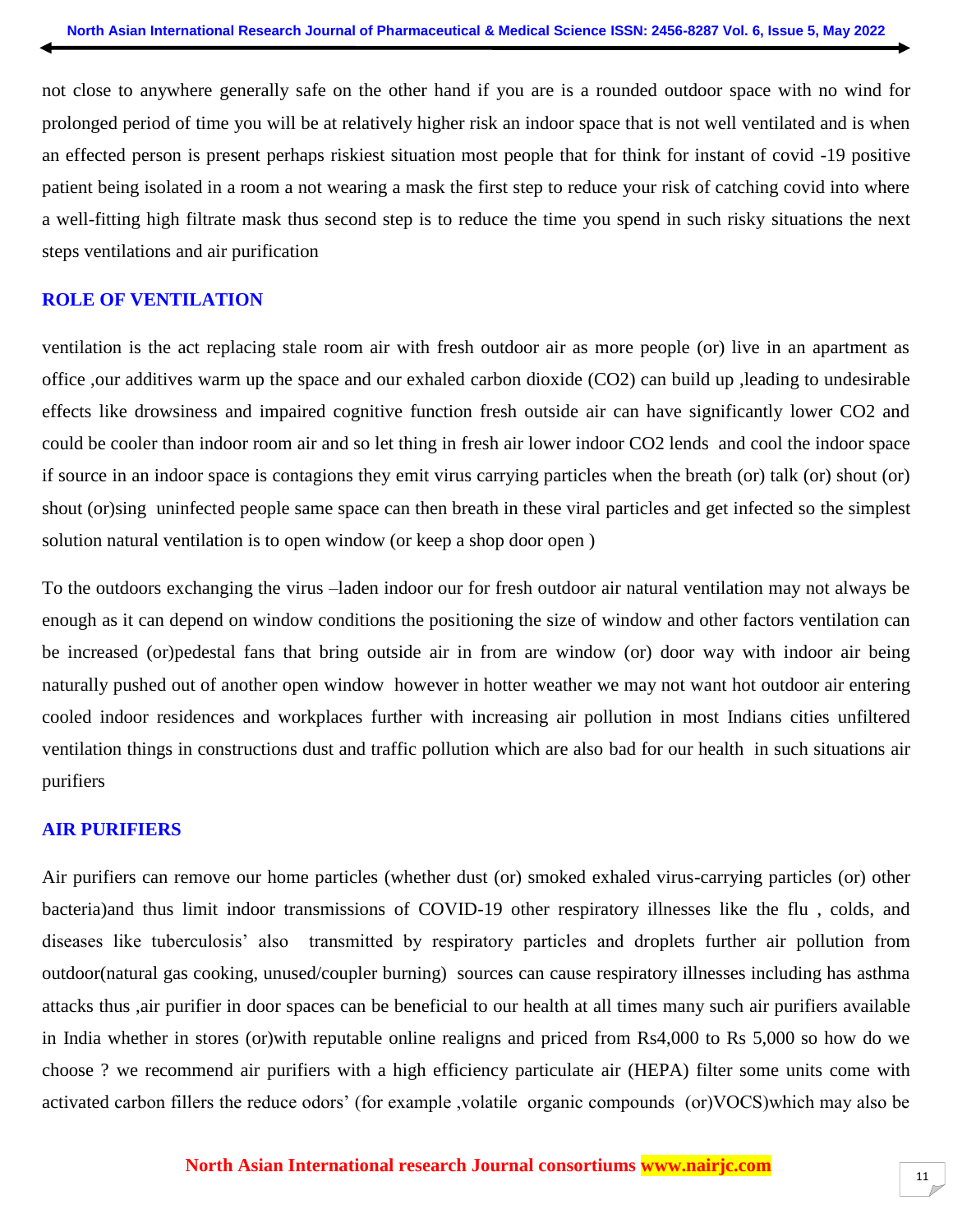helpful however electronic air purifiers using ionizes and similar now HEPA technology are not recommend/ ionizer units often perform well below

Advertised – specifications in your apartment for there electronic/ ionizer unit can produced harmful by products including indoor ozone ultrafine particles and add additional VOCS just stick to simple HEPA filters.

#### **NEED OF STUDY**

Good ventilation and indoor air quality are important in reducing airborne exposure to viruses including SAR-COV2 that causes COVID -19 as well as other diseases vectors ,chemicals, and odors however buildings vary in design ,age ,heating ventilation air conditioning (HVAC)systems and there ability to provide adequate ventilation and air filtration the American society of heating refrigerating and air condition engineers(ASHRAE)under scores the importance of ventilation and air filtration in reducing the transmission of COVID-19 through position airborne transmission sars-cov-2 is significant and should be controlled ventilation helps your home rid its self moisture smoke ,cooking odors and indoor pollutants structural ventilations controls heat levels attic moderates dampness crawl space and basement keeps moisture out of insulated walls ventilations refers to the exchange of indoors and outdoors air without proper ventilation insulated and airtight house will seal in harmful pollutants such as carbon dioxide and moisture that damage a house proper ventilation helps keep a home-

Energy efficient safe and healthy. No there is no evidence providing air purifiers can remove corona virus usually (HEPA) filters can trap particles of little has 0.3 microns but corona is even smaller some air purifiers it UV lights can thing small pathogens but there is no specific sliders showing the can destroy the novel coronavirus our air purifiers such odors can be removed you will not have to do any hard work most people of the opinion that purifier tend to always consume too much energy due to this they are very reluctant in purchasing air for their air purifier can space refresh stale of air reducing the changes of health issues caused by indoor pollutants which can tigger respiratory infections neurological (or) aggregate the symptoms asthma suffer us quality air purifiers eliminate several types indoor air pollutants keep us healthy have seen do it your self-solutions like the corsirosenthal box which has a fan of one side air filters on four other sides the organization para pan India in partnership with achieve buildings makes bobble air cleanness based coarse Rosenthal box priced at the lower end of commercial air purifiers while are never guarantee so now we have a choice of HEPA (with or without activated carbon)air purifiers how do we decide ?work at the clean air delivery rate (CADR)usually

Reported in  $m^{3/7}$  higher is generally better has the rated (CADR) is only achieved at maximum fan speed which can be noisy we may want to run the quietly (i.e. at lower fan speed) in some situations while ensuring satisfactory air filtration to size the air purifier for an indoor space calculate the air changes per fans (ACH) as ACH=CADR /room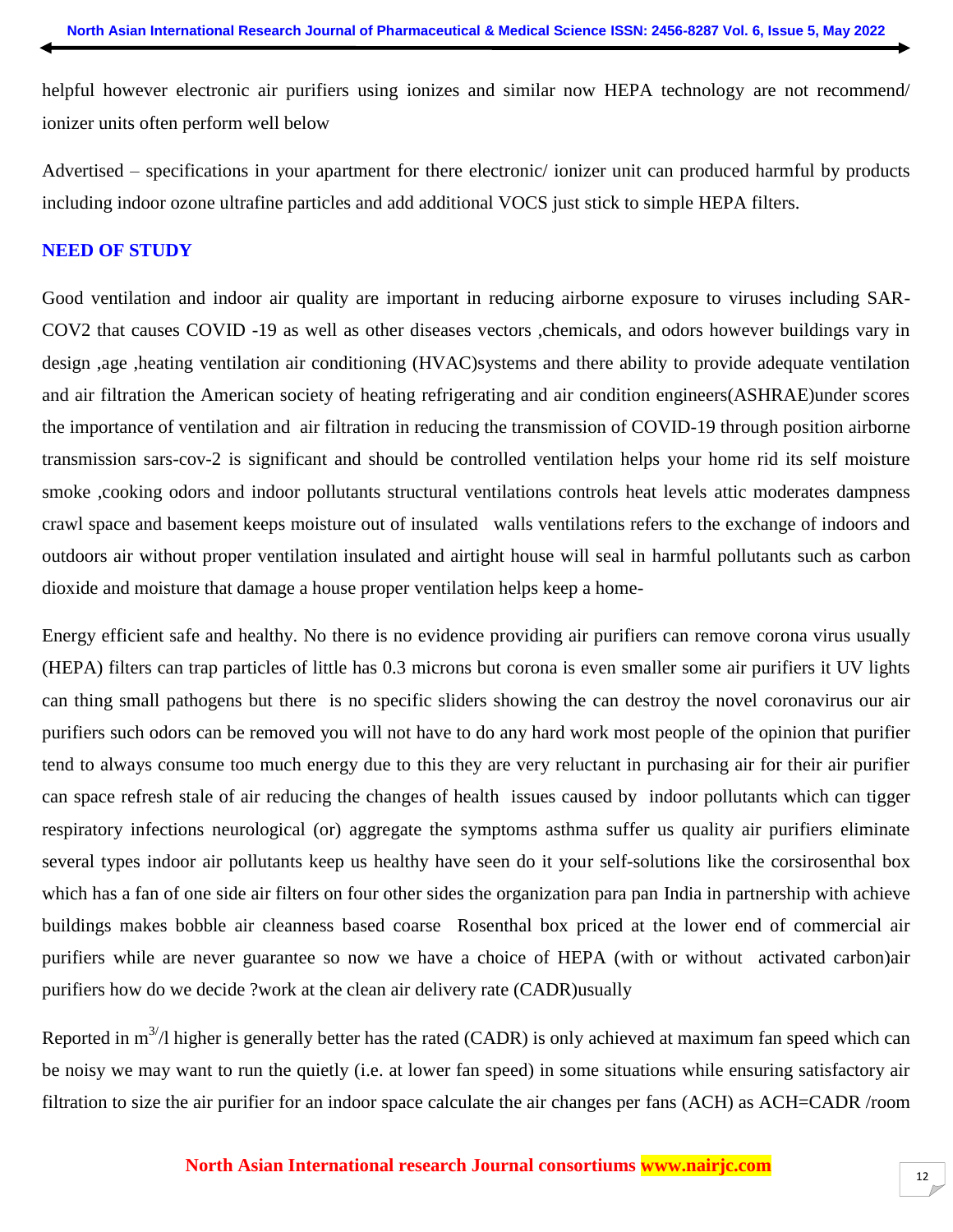volume where the room volume is singly length \*width\*height\*(all the meters of CADR this in  $m^3/L$ ) if there is a hall / and are balcony at open that open to the room with large open air parts(For example always open of (or)no doors there should be include in the room volume as well an ACH above 5 good the higher the better we should also note that is not necessary to purchase a commercial air purifier the last 2 years.

#### **CONCLUSION**

Ventilation refers to the exchange of indoor and outdoor without proper ventilation another insulated and air light and house bill seal in harmful pollutants such has carbon monoxide and moisture that can damage a house proper ventilation helps keep a home energy efficient safe and healthy control impurities air regulation stop condensation reduce temperatures health benefits ventilation is need to provide oxygen for metabolism

And to dilute metabolic pollutants (carbon dioxide and odors )in a work place ventilation is used to control exposure to airborne contaminates it is commonly use to remove contaminates such as fumes dusts and vapours in order to provide a healthy and safe working environments ventilation is the process of fresh air into indoor spaces will removing stale air letting fresh air into indoor spaces can help remove air that contains particles and prevent the spread of corona virus proper ventilation also redness surface contamination by removing some virus particles fallen of the air and land on surfaces the key demand for ventilation in hospitals is to provide clean green filtered fresh air whilst removing the stale humid , polluted air from within the buildings air purifiers can refresh stale air reducing the chances of health issues caused by indoor pollutants moreover his whilst thus eliminate some types of mold and bacteria does not work well on mold bacterial spores such has require retightened UV radiation and prolonged exposure has air purifier have a positive impact air drive same may ask if that impact extents to sleep air pollution does not whom be safe sleep so the simple answer is yes if you want the full benefits of your air purifier it should be remaining is your bed room when you sleep air purifier essentially work by sanitizing which may include pollutant allergens and toxins' there the exact opposite of essential of oil defuse and humidifiers' which has particles to indoor air using and air filtration system for home tour reduce the risk of air airborne relive allergies long then your , AC's life span protect your children and elderly enjoy a better spelling home ease asthma symptoms achieve super year sleep improve your overall wellness air purifier are design clean your indoor air so you and your family can breathe healthy some purifiers do also take up oxygen from the air save purifiers do also take up oxygen from the air however this does not actually reduce the levels of oxygen you breath.